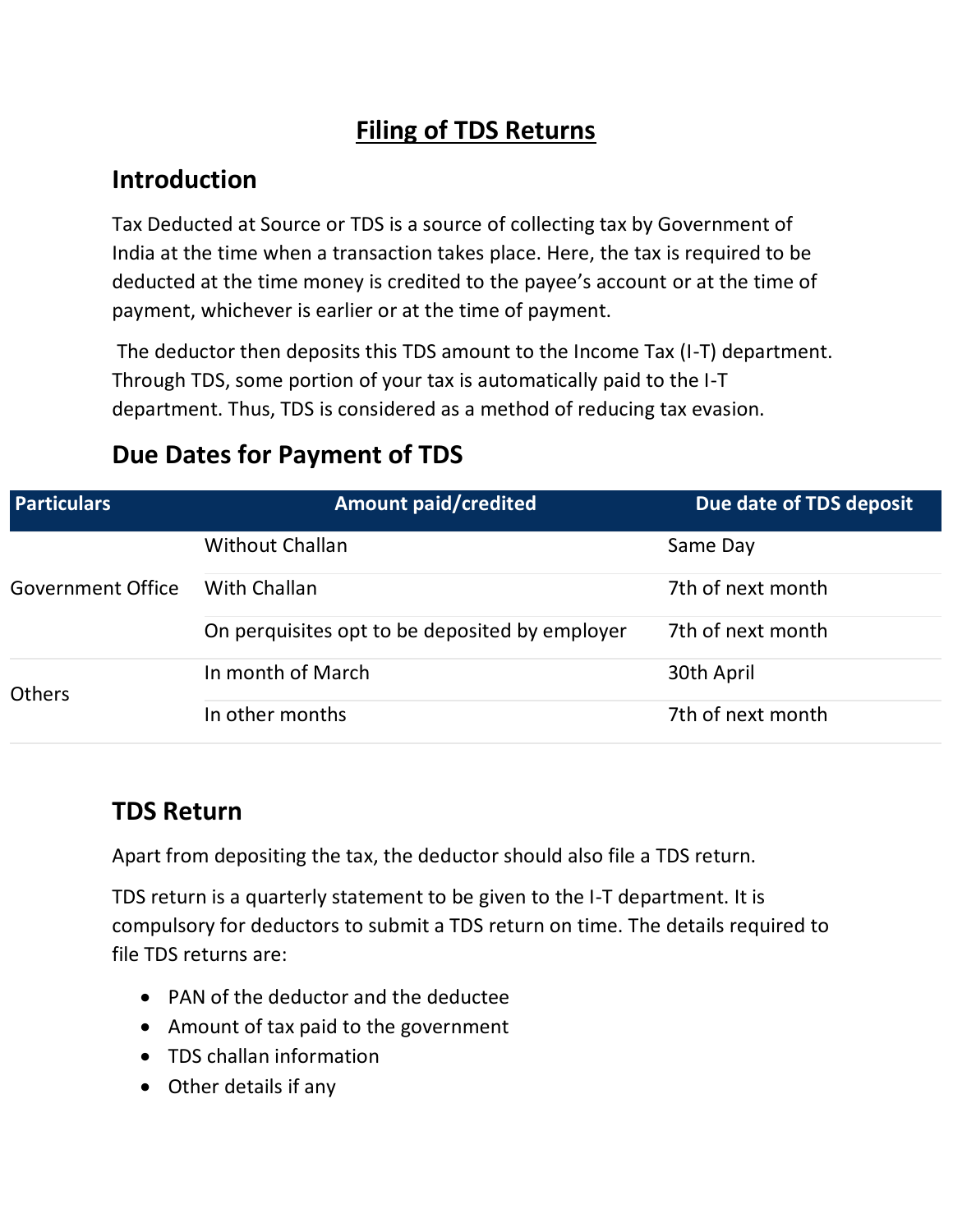# **TDS Return Filing**

# **Due dates of TDS Return:**

| <b>Quarter</b> | <b>Quarter Period</b>        | <b>TDS Return Due Date</b> |
|----------------|------------------------------|----------------------------|
| 1st Quarter    | 1st April to 30th June       | 31st August 2018           |
| 2nd Quarter    | 1st July to 30th September   | 31st October 2018          |
| 3rd Quarter    | 1st October to 31st December | 31st January 2019          |
| 4th Quarter    | 1st January to 31st March    | 31st May 2019              |

### **TDS Return Forms**

| <b>Type of TDS</b><br><b>Return Form</b> | <b>Particulars of the TDS Return Form</b>                                                                                 |
|------------------------------------------|---------------------------------------------------------------------------------------------------------------------------|
| Form 24Q                                 | Statement for tax deducted at source from salaries                                                                        |
| Form 26Q                                 | Statement for tax deducted at source on all payments<br>other than salaries.                                              |
| Form 27Q                                 | Statement for tax deduction on income received from<br>interest, dividends, or any other sum payable to non<br>residents. |
| Form 27EQ                                | Statement of collection of tax at source.                                                                                 |
| Form 27D                                 | Tax Collection Certificate in respect of deductees,<br>reported in Form 27EQ Statements                                   |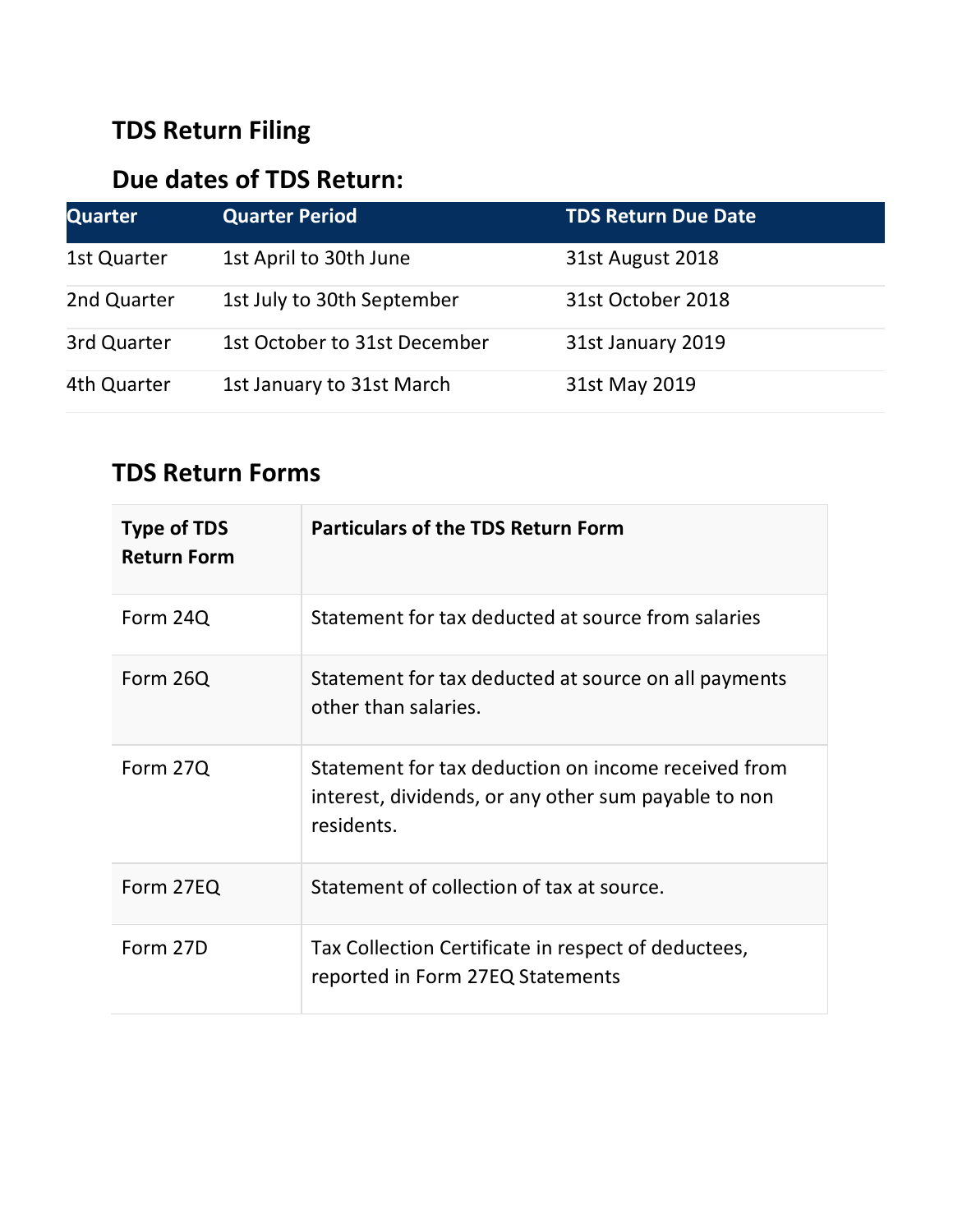# **Penalty for delay in filing TDS Return**

According to Section234E, if an assessee fails to file his/her TDS Return before the due date, a penalty of Rs 200 per day shall be paid by the assessee until the time the default continues. However, the total penalty should not exceed the TDS amount.

# **Non-filing of TDS Return**

If an assessee has not filed the return within 1 year from the due date of filing return or if a person has furnished incorrect information, he/she shall also be liable for penalty. The penalty levied should not be less than Rs 10,000 and not more than Rs 1,00,000.

# **Online Filing Procedure for TDS Return**

- 1. First of all choose relevant Form applicable in your case (E.g. Form 24Q, Form 26Q, Form 27Q, etc.)
- 2. You must hold a valid TAN and it should be registered for e-filing
- 3. Your TDS statements should be prepared using Return Preparation Utility (RPU) and validated using File Validation Utility (FVU)
- 4. If you want to file return in physical form, then each e-TDS return saved in a CD/Pen Drive has to be submitted along with a signed copy of Form 27A to TIN-Facilitation Centres (TIN-FC) established by NSDL
- 5. You should have a valid DSC registered for e-filing if you wish to upload using DSC

### **Revised TDS Return**

After submitting the return, if any error is detected, such as incorrect challan details or PAN not provided or incorrect PAN provided, the tax amount credited with the government will not reflect in the Form16/ Form 16A/ Form 26AS.

 To facilitate conformity and make sure that the tax amount is properly credited and reflected in the Form 16/Form 16A/ Form 26AS, a revised TDS return has to be filed.